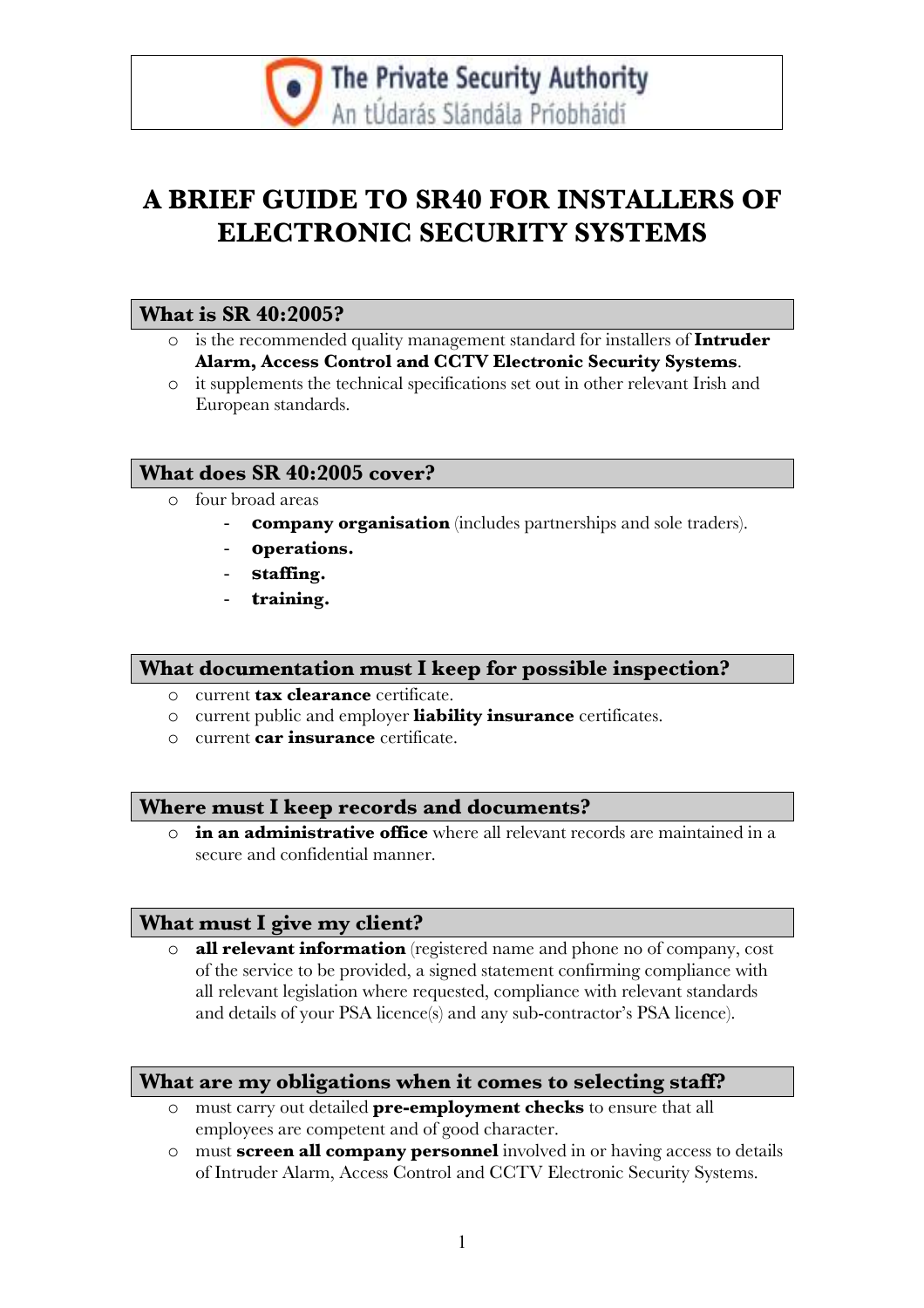# The Private Security Authority An tÚdarás Slándála Príobháidí

- o must hold an assessment interview for persons subject to screening
- o must maintain an up-to-date personnel file for each staff member.
- o must be prior verification of all personal documents submitted by the screened persons to be interviewed (e.g. birth certs, PSA licence if applicable, driving licence, passport and employment records, work permits if required, etc). Copies of the original documents or authorised copies must be held on file.

## Do these selection requirements only apply to full-time staff?

the selection requirements apply to **both part time and full time** staff and all levels of seniority in the company including directors.

## What do I need to do to make sure I'm screening correctly?

- o screening period must be **not less than ten years** or from date of leaving school (whichever is the shorter).
- o screening records from previously licensed employer can be obtained on request.
- o must, where practicable, request from a job applicant details such as continuous employment history, referees, criminal convictions as well as signed authorisations to make necessary enquiries.
- o must verify the information obtained where the information is not available in the Private Security Authority licence.
- o screening must be completed not later than **twenty weeks** after employment commenced.
- o an employee subject to a satisfactory screening must be subject to a strict system of **monitoring and supervision** during the screening period.
- $\circ$  also applies to **temporary staff** and to staff taken on when the company takes over another company.

## What other obligations do I have in relation to staff?

- o must give employees clear contract of employment.
- o must provide a code of conduct for employees.
- o must ensure that employees carry a photographic identity card confirming their position within the company.
- o must have a **training policy** that meets the training requirements as laid down by the Private Security Authority.
- $\circ$  must appoint a training officer(s).
- o must ensure that all operational supervisory and management staff receives appropriate training.
- o must ensure that training records are maintained and inspected.